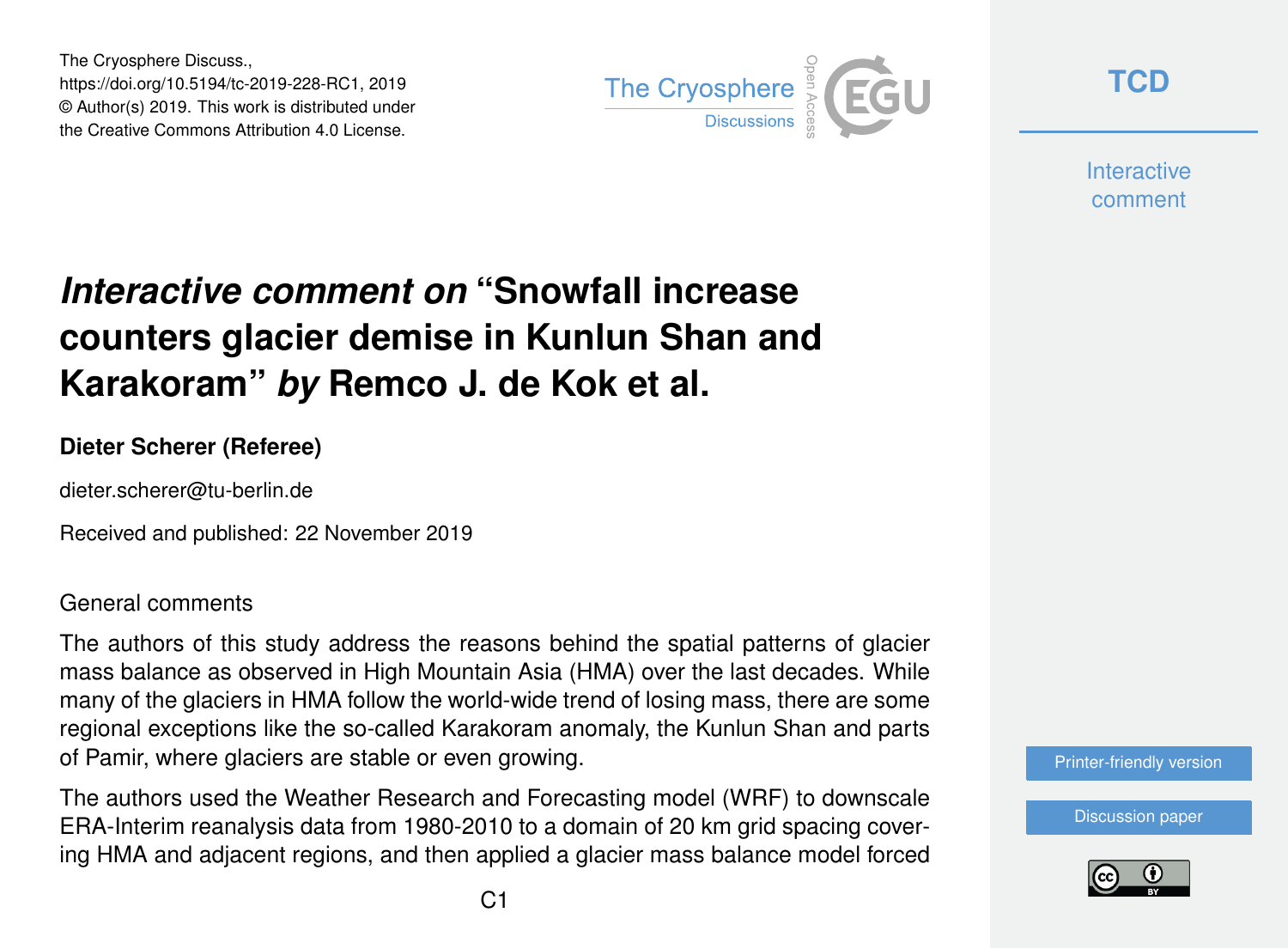by the downscaling results. By this approach they have been able to reproduce the observed patterns of glacier mass balance in HMA. They found that the low temperature sensitivities of glaciers and increases in snowfall have caused positive mass balances in the western Kunlun Shan and Karakoram ranges (WKSK). They also detected that increases in snowfall are to large degree stemming from increases in evapotranspiration from irrigated agriculture in regions adjacent to HMA.

Dynamical downscaling was performed by using grid nudging of the upper 35 (of 50) vertical levels for horizontal wind, temperature, and humidity, which preserves the large-scale meteorological tendencies of the ERA-Interim reanalysis. The WRF model was re-initialised each month (plus 10 days of spin-up) with appropriate data reflecting seasonal changes in snow cover, surface and soil temperature, and surface moisture. Glacier mass balance was modelled by employing a glacier mass balance gradient model to all individual glaciers in HMA larger than 0.4 km<sup>2</sup> transiently for the period 1980-2010 assuming steady-state conditions in the beginning. They performed three separate glacier simulations using different forcings (precipitation and temperature, only temperature, and only snow) from the WRF data set. A moisture tracking algorithm was applied to identify the source areas of precipitation.

The study is comprehensive, well-performed and mostly well-presented in the manuscript, and the results are highly interesting. A mistake in one of the figures has already been corrected by the authors prior to my review. The study definitely deserves publication in The Cryosphere.

Specific comments

I do have only a few specific comments, which could be easily addressed by the authors.

First of all, the entire study depends on the accuracy of downscaled precipitation. It would therefore be of utmost interest to better understand the uncertainties in the WRF output. As the authors correctly state, in-situ meteorological observations are scarce,

**Interactive** comment

[Printer-friendly version](https://www.the-cryosphere-discuss.net/tc-2019-228/tc-2019-228-RC1-print.pdf)

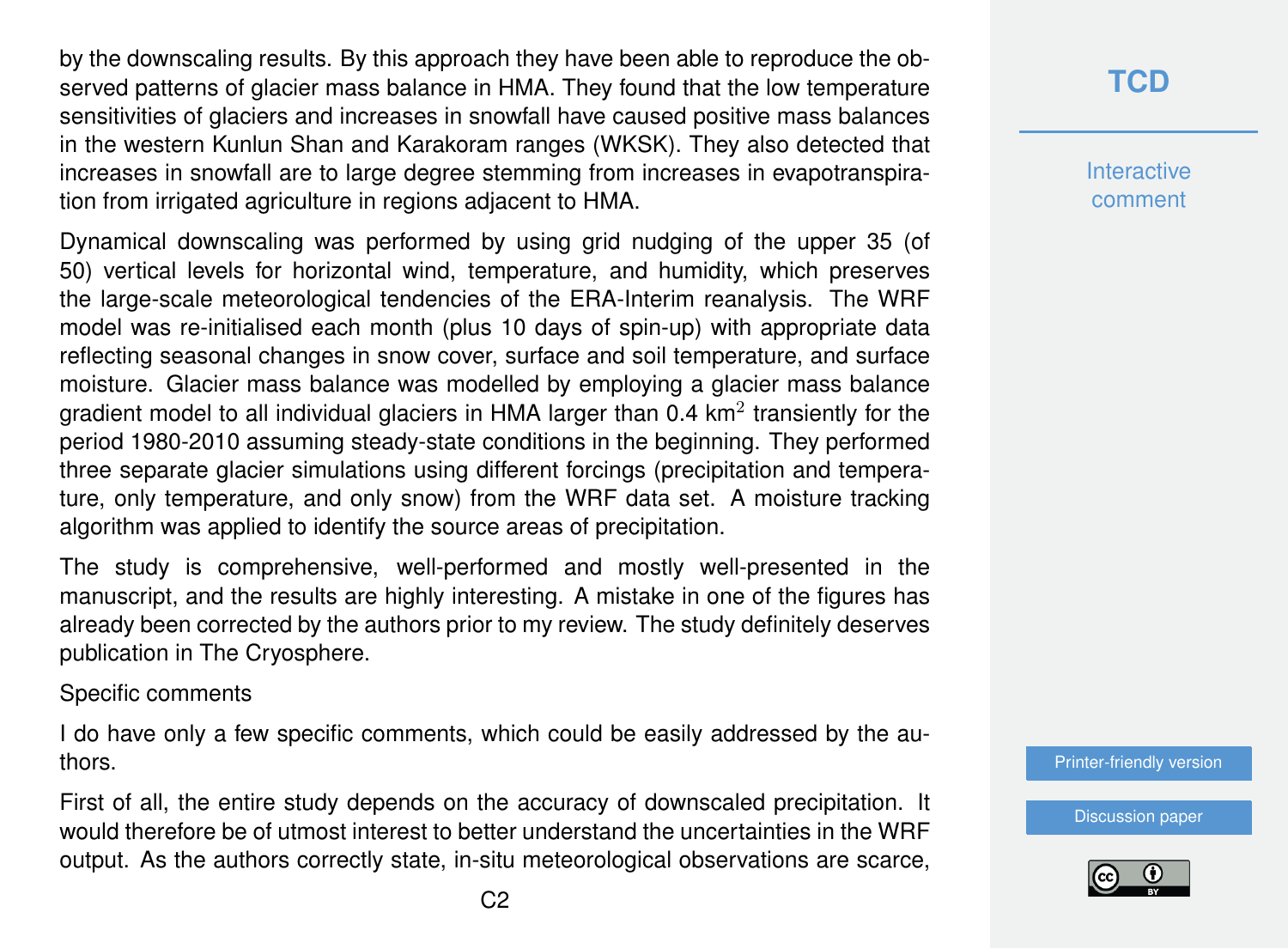and there is almost complete lack of data in the WKSK ranges, which makes it difficult to compare the WRF output with independent observations. This is especially true for high altitudes, i.e., the glacierized areas, where observational data are not available. Nevertheless, there are gridded data sets that could be used for comparison. Although they do not cover the entire study period (so far) and thus cannot substitute the ERA-Interim data used for downscaling, they could anyway be compared with the WRF results for shorter periods (as the authors have done with GLEAM data). The new ERA5 reanalysis and the High Asia Refined analysis (HAR) data set (Maussion et al., 2014) are suitable data sets in this respect. ERA5 data, especially the newest ERA5 land data set (https://cds.climate.copernicus.eu/cdsapp#!/dataset/reanalysisera5-land?tab=overview), and the HAR data set do have very high spatial and temporal resolutions, such that they resolve mesoscale atmospheric processes, and thus orographically induced precipitation. HAR data are freely available at www.klima.tuberlin.de/HAR. I would ask to authors to include a comparison of WRF output with these gridded data sets in the article. This could be put into a supplement with only a short paragraph in the main text.

The authors shall not only provide Pearson correlation coefficients but also further metrics like mean biases, r.m.s. deviations, regression slopes, etc., when comparing their WRF results with those from GHCN stations. I am not convinced that it is necessary to exclude so many GHCN stations by requesting at least 20 year of data coverage. This could be relaxed, or further comparisons may be added. I am also not convinced that it is sufficient to present results only for aggregated time periods, i.e., for annual mean air temperatures, May-September air temperatures, and July precipitation. Depending on the details of forcing the glacier model by WRF output, more detailed analyses of the WRF uncertainties are required, since snow- and ice melt can be rather variable from year to year, although years might have shown similar mean seasonal values for air temperature and precipitation.

In this respect, I would ask the authors to add more details on the WRF output and

**Interactive** comment

[Printer-friendly version](https://www.the-cryosphere-discuss.net/tc-2019-228/tc-2019-228-RC1-print.pdf)